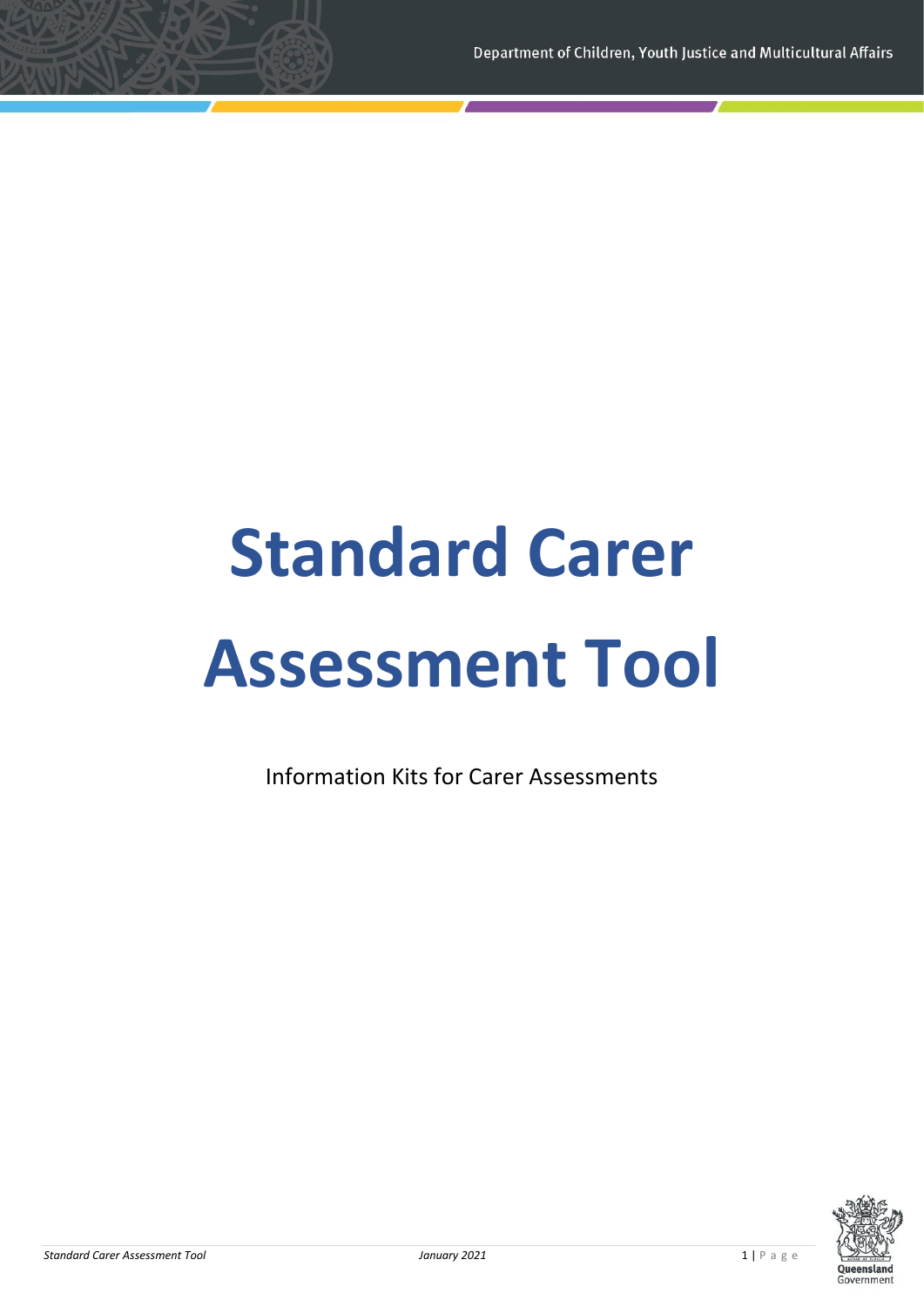## **Contents**

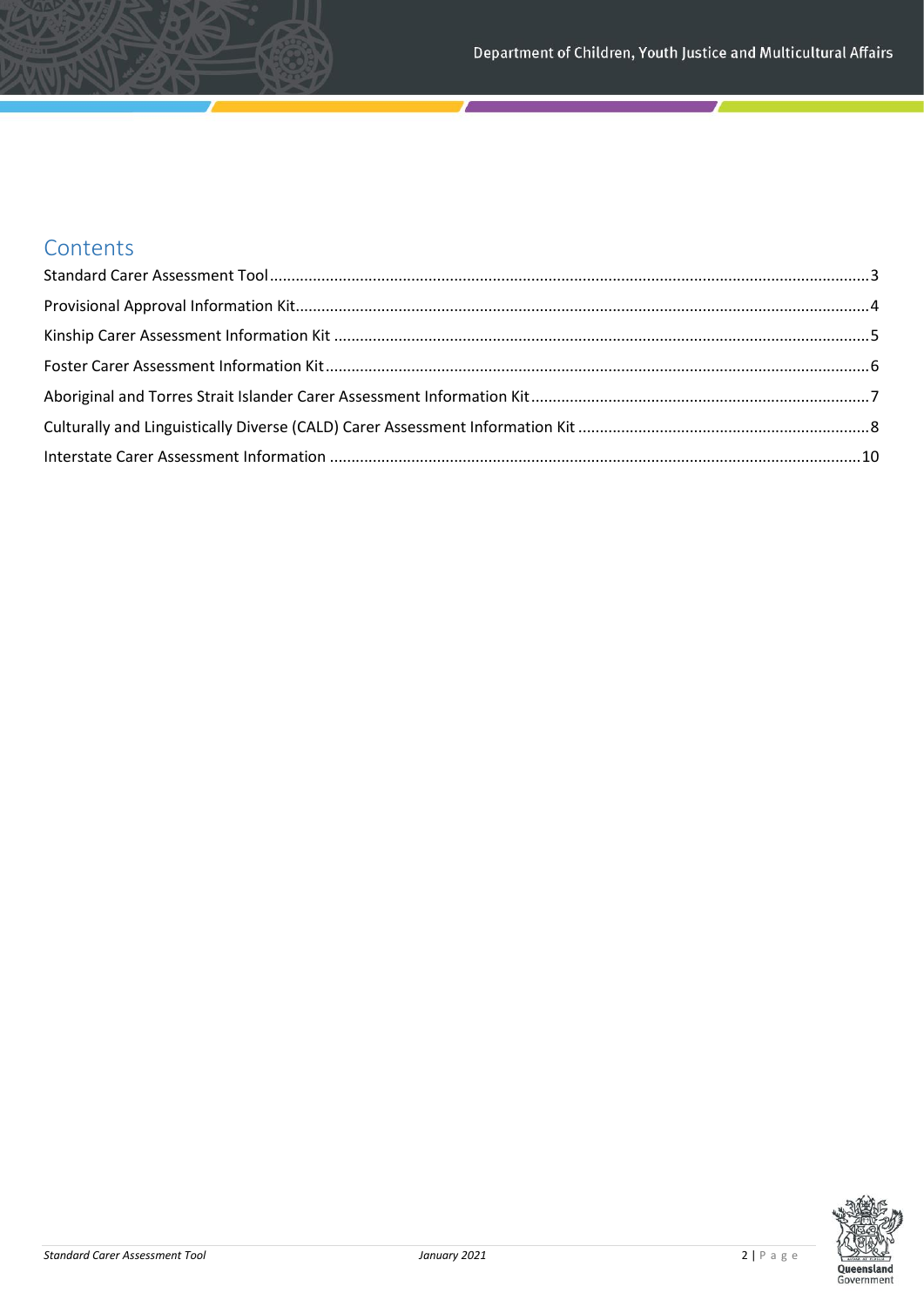## <span id="page-2-0"></span>Standard Carer Assessment Tool

The Standard Carer Assessment Tool is a one stop shop for all things related to 'Carer Assessment'. The tool has been categorised into the following six sections (*please click on either of the below to be taken directly to that section*):

- $\Rightarrow$  [Provisional Approval Information Kit](#page-3-0)
- $\implies$  [Kinship Carer Assessment Information Kit](#page-4-0)
- $\Rightarrow$  [Foster Carer Assessment Information](#page-5-0) Kit
- $\implies$  [Aboriginal and Torres Strait Islander Carer Assessment Information](#page-5-1) Kit
- $\Rightarrow$  [Culturally and Linguistically Diverse \(CALD\) Carer Assessment](#page-8-0) Information Kit
- $\implies$  [Interstate Carer Assessment Information](#page-10-0)

The tool can be utilised by Child Safety staff and external assessors (inclusive of Foster and Kinship care agency staff). Each section contains a list of the resources relevant to the assessment requirements for that topic, including what is required for the successful completion of a carer assessment. The tool is designed to assist in delivering consistency in carer assessments across the state.

Each section contains information relevant to the following:

- $\Rightarrow$  Policies and Procedures
- $\Rightarrow$  Forms
- $\Rightarrow$  Guidelines
- $\Rightarrow$  Resources

Please refer to the Child Safety Practice Manual for procedure requirements for all carer assessments:

**Procedure – [Provide and review care](https://cspm.csyw.qld.gov.au/procedures/provide-and-review-care/assess-and-approve-carers)**, the link has been provided below in each section under *Resources*.



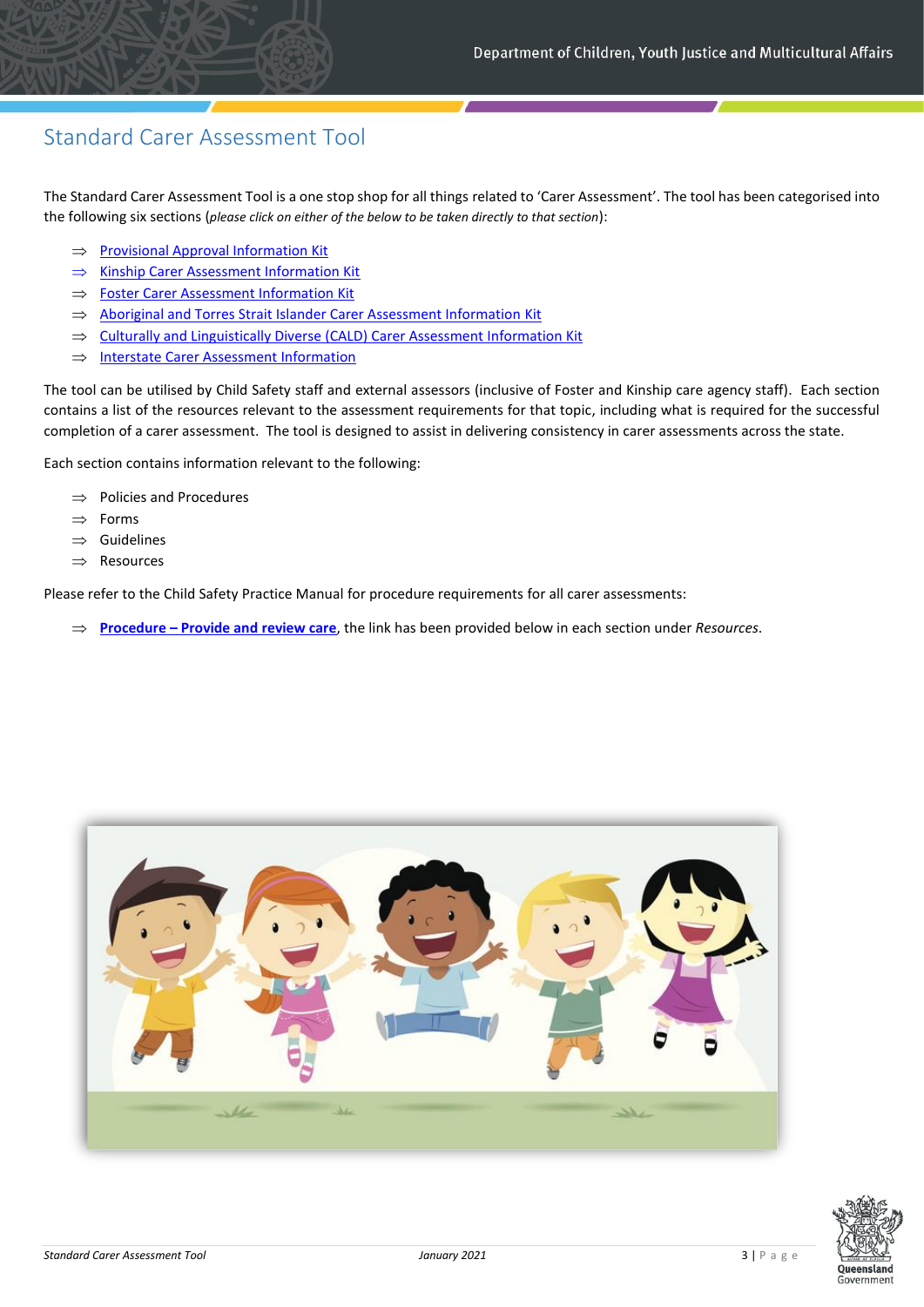## <span id="page-3-0"></span>Provisional Approval Information Kit

#### Priority Forms

- $\implies$  [Application for Approval](https://cspm.csyw.qld.gov.au/resources/form/Application-for-Approval-Form-3-APA/95bb8a05-2e3b-411a-ae9a-3e06b8555b81)  Form 3 APA
	- needs to be 'properly made' and sent through to the Central Screening Unit (CSU) Manager, who makes the determination that the applicant is a suitable person to be provisionally approved and that adult members of the household are suitable to associate with a child on a daily basis.
	- $\circ$  The APA (Form 3) provides the CSU with the applicants signed consent for Child Safety to undertake these checks. The CSU is unable to start the checks without sighting the applicants and adult household members signed consent.
- $\Rightarrow$  [Provisional approval assessment](https://cspm.csyw.qld.gov.au/resources/form/Provisional-approval-assessment/504fd091-ce28-4b74-b19c-794c766fdc4b) to be completed by a CSO or external assessor
- $\Rightarrow$  Form 2 [Household safety study](https://cspm.csyw.qld.gov.au/resources/template/Form-2-Household-safety-study/1d499dcb-99af-480d-93bd-05d7c4443179) (*Part 1 is only required to be completed* to ensure the household premises are physically safe, or there is a clear plan to resolve any identified safety issues*)*

**THE BELOW QPS REQUESTS ARE ONLY FOR CASES THAT ARE URGENT/AFTERHOURS AND SHOULD NOT REPLACE THE ABOVE PROCESSES. THE CSSC OR PSU ARE TO IMMEDIATELY FINALISE THE REQUIREMENTS FOR THE APPLICATION (APA) TO BE PROPERLY MADE AND SEND ALL REQUIRED FORMS AND IDENTIFICATION DOCUMENTS (ABOVE), WHERE AVAILABLE, TO THE CSU ON THE FOLLOWING BUSINESS DAY.**

*Child Safety only* - QPS – [Urgent request s.95](https://cspm.csyw.qld.gov.au/resources/form/QPS-urgent-request-business-hours/e24cc596-5ebd-426e-8798-93bc3a5bca12) (business hours) or *Child Safety only* - QPS – [Urgent request](https://cspm.csyw.qld.gov.au/resources/form/QPS-urgent-request-after-hours/d0713446-4100-4c13-8058-00297584e9e3) (after hours)

#### Blue Cards

- $\Rightarrow$  A blue card is not a requirement at this stage, if the applicant is determined to be a suitable person to be provisionally approved by the CSU Manager and they wish to continue to be assessed as a foster or kinship carer the applicant/s will be required to apply for a blue card or exemption card through [Blue Card Services](https://www.qld.gov.au/law/laws-regulated-industries-and-accountability/queensland-laws-and-regulations/regulated-industries-and-licensing/blue-card-services), if they don't already hold a valid blue card or exemption card.
- $\Rightarrow$  Adult household members included in the provisional approval assessment can remain in the home providing they have completed a blue card or exemption card application and have obtained an approval from Blue Card Services prior to the approval of the initial carer assessment.

#### Other Forms

 $\Rightarrow$  [Change in carer circumstances form](https://cspm.csyw.qld.gov.au/resources/form/Change-in-carer-circumstances/2b07c72d-3602-4b36-b3a5-2015d891fd41) (where required)

#### Resources

#### *Child Safety Practice Manual (CSPM)*

- $\Rightarrow$  CSPM Procedure [Provide and review care](https://cspm.csyw.qld.gov.au/procedures/provide-and-review-care/assess-and-approve-carers#Complete_the_assessment_requirements_for_provisional_approval)
- $\Rightarrow$  CSPM [Provide and review care Resources](https://cspm.csyw.qld.gov.au/resources?procedures=35&page=1)
- $\Rightarrow$  Fact / Information Sheets:
	- o Fact Sheet 1: [What is provisional approval?](https://www.csyw.qld.gov.au/resources/dcsyw/child-family/foster-kinship-care/fs-01-provisional-approval.pdf) *must be provided to provisional carer applicant*
	- o [The ABC of pool safety](https://cspm.csyw.qld.gov.au/resources/resource/The-ABC-of-pool-safety/75051b3d-6376-4619-bb86-5611e6dfa1f3) (handout)
- $\Rightarrow$  Practice guides
	- o [Adult Household Member Guidelines](https://cspm.csyw.qld.gov.au/resources/resource/Adult-household-member-guidelines/cf684d2d-f891-4b52-a407-68648b29306f) *Child Safety only*
	- o [Provisional approval assessment guidelines](https://cspm.csyw.qld.gov.au/resources/resource/Provisional-approval-assessment-guidelines/fb5157bb-51ab-4ab7-aec4-df2dc017d79e) (Practice guide)
	- o [Meeting the statement of standards](https://cspm.csyw.qld.gov.au/resources/resource/Meeting-the-statement-of-standards/a1774bd9-86b1-43ef-9869-eef0d2385771) (Practice guide)

Provisional approval is usually considered for family members or other people already well known to the child, to enable the child to be immediately placed in their care.

For carer applicant/s who receive **provisional approval**, legislated timeframes are in place for the outcome of the substantive application (full assessment) to be decided. Provisionally approved carers (PAC) can provide care to a specific child for a time-limited period of 60 days, with one possible extension for a further 30 days.

The carer's substantive kinship or foster carer application to be a foster carer must be decided within the 60 or 90 day period of provisional approval.

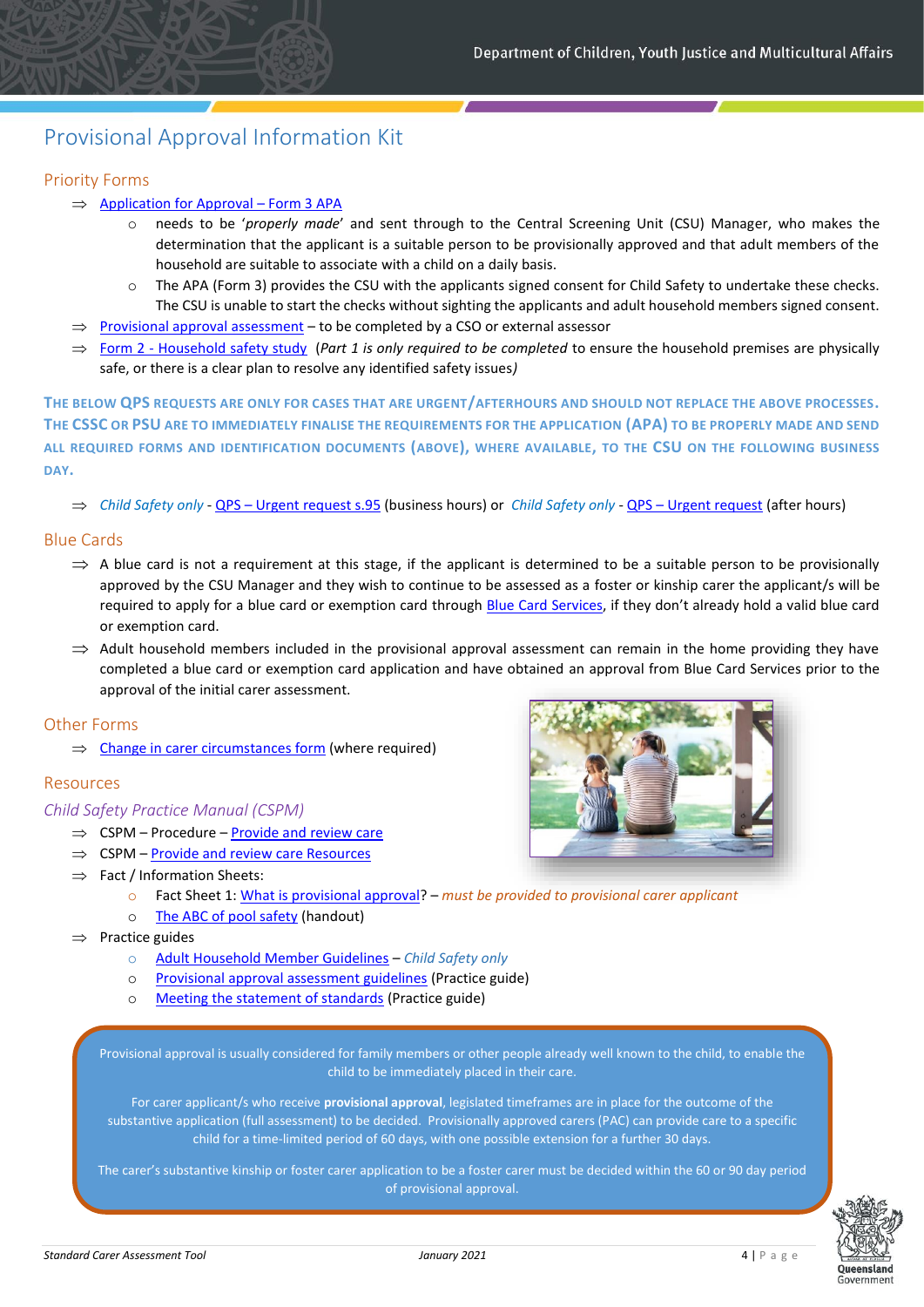## <span id="page-4-0"></span>Kinship Carer Assessment Information Kit

#### Policies

 $\Rightarrow$  [Kinship Care Policy](https://www.csyw.qld.gov.au/resources/dcsyw/child-family/foster-kinship-care/kinship-care-632.pdf) (632)

#### Forms

- $\implies$  [Application for Approval](https://cspm.csyw.qld.gov.au/resources/form/Application-for-Approval-Form-3-APA/95bb8a05-2e3b-411a-ae9a-3e06b8555b81)  Form 3 APA
- $\implies$  [Kinship Carer Initial Assessment Report](https://cspm.csyw.qld.gov.au/resources/template/Kinship-carer-initial-assessment-report/911e7df7-ca1b-4284-9869-e17119ada6cd)
- $\implies$  [Kinship Care Renewal Assessment Report](https://cspm.csyw.qld.gov.au/resources/template/Kinship-carer-renewal-assessment-report/cba61e65-ad85-41ad-b667-c649af419603)
- $\implies$  [Carer applicant health and wellbeing questionnaire](https://cspm.csyw.qld.gov.au/resources/form/Carer-Applicant-Health-Wellbeing-Questionnaire/82fcbddb-e2bc-4f48-be0d-c15061495486)
- $\Rightarrow$  Form 2 [Household safety study](https://cspm.csyw.qld.gov.au/resources/template/Form-2-Household-safety-study/1d499dcb-99af-480d-93bd-05d7c4443179)
- [General Practitioners report on](https://www.csyw.qld.gov.au/resources/dcsyw/child-family/foster-kinship-care/gpreport.pdf) carer applicant
- $\implies$  [Consent to discuss information](https://cspm.csyw.qld.gov.au/resources/template/Consent-to-discuss-information-form/ed51b5db-7d32-429a-95ff-53770c3e8d2c) Blue Card Services
- $\Rightarrow$  [Change in carer circumstances form](https://cspm.csyw.qld.gov.au/resources/form/Change-in-carer-circumstances/2b07c72d-3602-4b36-b3a5-2015d891fd41) (where required)
- $\Rightarrow$  [New adult householder member form](https://cspm.csyw.qld.gov.au/resources/form/New-adult-household-member/4f104c54-d9b6-42d3-adca-fbcccc13fbc7) (where required)

#### Blue Cards

- $\Rightarrow$  A blue card or exemption card is a requirement to be a kinship carer. If the kinship carer applicant does not already hold a valid blue card or exemption card they will be responsible for applying for either of these cards throug[h Blue Card Services](https://www.qld.gov.au/law/laws-regulated-industries-and-accountability/queensland-laws-and-regulations/regulated-industries-and-licensing/blue-card-services). Refer to the CSPM – [Provide and review care](https://cspm.csyw.qld.gov.au/procedures/provide-and-review-care) for more information to assist a kinship carer applicant to apply for a blue card or exemption card.
- All prospective adult household members are required to hold a valid blue card or exemption card *prior* to joining the approved carer household.

#### Resources

#### *Child Safety Practice Manual (CSPM)*

- $\Rightarrow$  CSPM Procedure [Provide and review care](https://cspm.csyw.qld.gov.au/procedures/provide-and-review-care)
- $\Rightarrow$  CSPM [Provide and review care Resources](https://cspm.csyw.qld.gov.au/resources?procedures=35&page=1)
	- o [Charter of Rights for a child](https://www.csyw.qld.gov.au/child-family/foster-kinship-care/rights-responsibilities/charter-rights-child-care)
	- o [Kid's Rights \(Handout\)](https://cspm.csyw.qld.gov.au/resources/resource/Kid-s-rights/8aa8addc-ef83-4f52-9587-7c289e42c9be)
	- o [Home safety checklist](https://static1.squarespace.com/static/5a70178a4c326d908fa4f3ed/t/5a81165d8165f5c700c2595b/1518409312211/KID0116-2016HomeSafetyChecklist_CMYK_4PP_WEB.pdf)
- $\implies$  Guidelines
	- o [Application for Approval](https://cspm.csyw.qld.gov.au/resources/resource/Application-for-approval-form-3-guide-to-completio/99af5c4d-fbf6-4af8-8c63-0ef0ad7b5c39)  Form 3 APA Guide to completion
	- o [Kinship Carer Initial Assessment Report Guidelines](https://cspm.csyw.qld.gov.au/resources/resource/Kinship-carer-initial-assessment-report-guidelines/a4bb27b9-6f8e-491f-9f1c-70ba0676d665)
	- o [Kinship Care Renewal Assessment Report Guidelines](https://cspm.csyw.qld.gov.au/resources/resource/Kinship-carer-renewal-assessment-report-guidelines/57ee0ad5-1729-47d5-b453-be108b95ec98)
	- o [Adult Household Member Guidelines](https://cspm.csyw.qld.gov.au/resources/resource/Adult-household-member-guidelines/cf684d2d-f891-4b52-a407-68648b29306f) *Child Safety only*
- $\Rightarrow$  Fact/Information Sheets:
	- o [Standards of care](https://cspm.csyw.qld.gov.au/getattachment/d35fa478-3610-4ff6-89a6-397cc068498f/standards-care.pdf) (handout)
	- o [Information for carer and staff members](https://cspm.csyw.qld.gov.au/resources/resource/Information-sheet-for-carers-and-staff-members/7c08a9df-2078-4c7f-88f9-082f4f075ed5) (handout)
	- o [Confidentiality and privacy information for private contractors and panel participants](https://www.csyw.qld.gov.au/resources/dcsyw/child-family/foster-kinship-care/confidentiality-private-contractors-panel-participants.pdf)
	- o [Duty of Disclosure](https://cspm.csyw.qld.gov.au/resources/resource/Duty-of-disclosure-a-fact-sheet-for-carers-1/076b4c46-3be9-473e-afa4-2a3098cf0c82)  a factsheet for carers (handout)
	- o [The ABC of pool safety](https://cspm.csyw.qld.gov.au/resources/resource/The-ABC-of-pool-safety/75051b3d-6376-4619-bb86-5611e6dfa1f3) (handout)
- $\Rightarrow$  Practice guides:
	- o [The role of a support person](https://cspm.csyw.qld.gov.au/getattachment/52e33fe3-bbef-4e5c-aeb6-1fabcabff02b/pg-role-support-person.pdf) (Practice guide)
	- o [Participation of children and young people in decision making](https://cspm.csyw.qld.gov.au/getattachment/9f9fcab1-f673-4f04-a4ed-5d91f8bb3a4e/pg-participation-children-yp-decision-making.pdf) (Practice guide)

- $\Rightarrow$  Foster and Kinship Care [Rights and responsibilities](https://www.csyw.qld.gov.au/child-family/foster-kinship-care/rights-responsibilities)
- $\Rightarrow$  Foster and Kinship Care [Regulation of care](https://www.csyw.qld.gov.au/child-family/foster-kinship-care/regulation-care)
- $\Rightarrow$  Foster and Kinship Care [Resources and publications](https://www.csyw.qld.gov.au/child-family/foster-kinship-care/resources-publications)
- $\Rightarrow$  Queensland Government [Information for existing foster and kinship carers](https://www.qld.gov.au/community/caring-child/foster-kinship-care/information-for-carers/kinship-care) Kinship Care





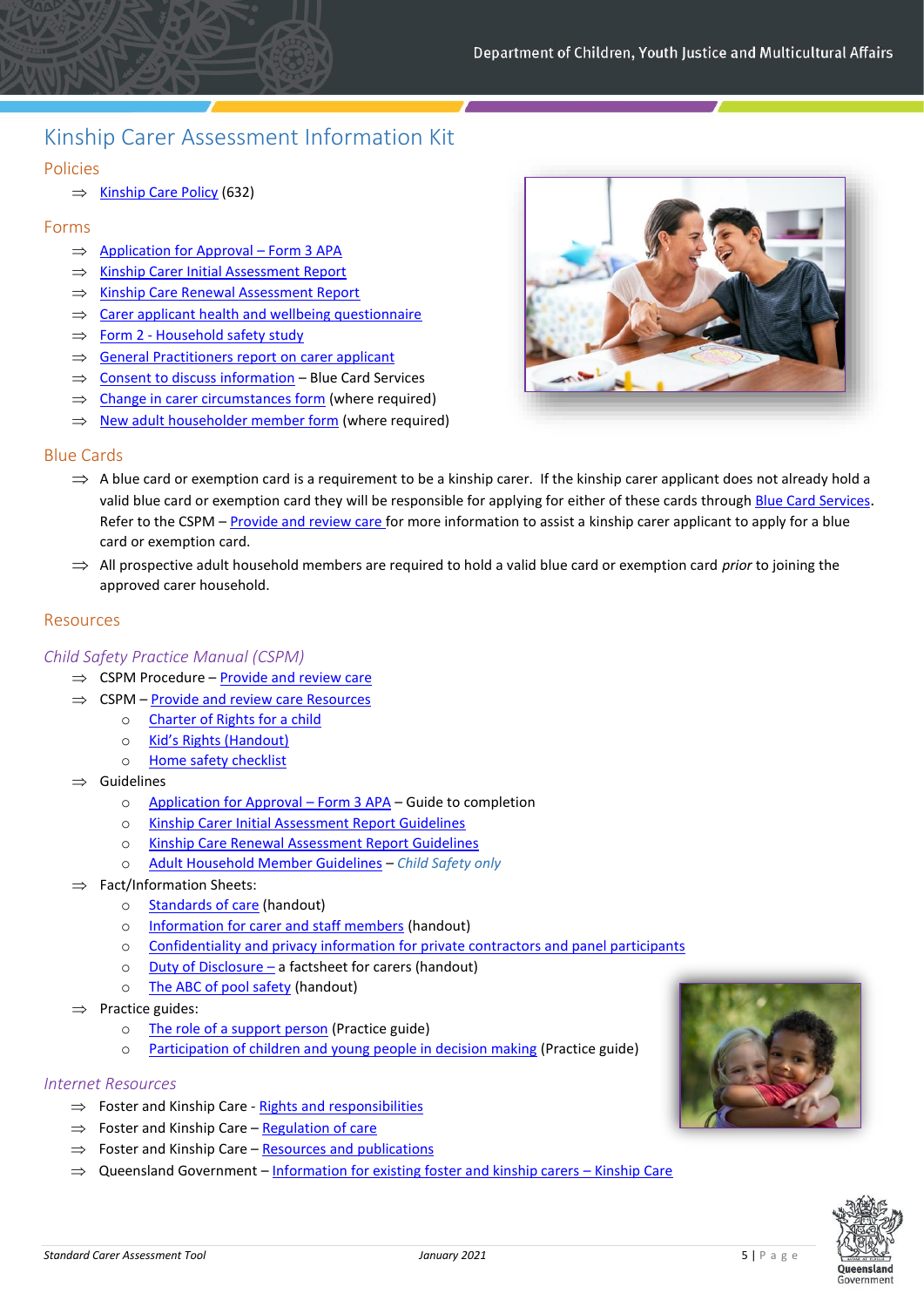## <span id="page-5-0"></span>Foster Carer Assessment Information Kit

#### Forms

- $\implies$  [Application for Approval](https://cspm.csyw.qld.gov.au/resources/form/Application-for-Approval-Form-3-APA/95bb8a05-2e3b-411a-ae9a-3e06b8555b81)  Form 3 APA
- $\Rightarrow$  [Carer applicant assessment and recommendation](https://cspm.csyw.qld.gov.au/resources/template/Form-3A-Carer-applicant-assessment-and-recommendat/69498941-6b30-4971-820f-d8d365e2a409)  Initial approval only Form 3A
- $\Rightarrow$  [Carer applicant assessment and recommendation](https://cspm.csyw.qld.gov.au/resources/template/Form-3B-Carer-applicant-assessment-and-recommendat/bb3dc72c-0951-431a-b0d3-03347a181a46)  Renewal approval only Form 3B
- $\Rightarrow$  [Carer applicant health and wellbeing questionnaire](https://cspm.csyw.qld.gov.au/resources/form/Carer-Applicant-Health-Wellbeing-Questionnaire/82fcbddb-e2bc-4f48-be0d-c15061495486)
- $\Rightarrow$  Form 2 [Household safety study](https://cspm.csyw.qld.gov.au/resources/template/Form-2-Household-safety-study/1d499dcb-99af-480d-93bd-05d7c4443179)
- $\Rightarrow$  [General Practitioners report on carer applicant](https://www.csyw.qld.gov.au/resources/dcsyw/child-family/foster-kinship-care/gpreport.pdf)
- $\implies$  [Consent to discuss information](https://cspm.csyw.qld.gov.au/resources/template/Consent-to-discuss-information-form/ed51b5db-7d32-429a-95ff-53770c3e8d2c) Blue Card Services
- $\Rightarrow$  [Change in carer circumstances form](https://cspm.csyw.qld.gov.au/resources/form/Change-in-carer-circumstances/2b07c72d-3602-4b36-b3a5-2015d891fd41) (where required)
- $\Rightarrow$  [New adult householder member form](https://cspm.csyw.qld.gov.au/resources/form/New-adult-household-member/4f104c54-d9b6-42d3-adca-fbcccc13fbc7) (where required)

#### Blue Cards

- $\Rightarrow$  A blue card or exemption card is a requirement to be a foster carer. If the foster carer applicant does not already hold a valid blue card or exemption card they will be responsible for applying for either of these cards through [Blue Card Services](https://www.qld.gov.au/law/laws-regulated-industries-and-accountability/queensland-laws-and-regulations/regulated-industries-and-licensing/blue-card-services). Refer to the CSPM – [Provide and review care](https://cspm.csyw.qld.gov.au/procedures/provide-and-review-care) for more information to assist a foster carer applicant to apply for a blue card or exemption card.
- $\Rightarrow$  All prospective adult household members are required to hold a valid blue card or exemption card *prior* to joining the approved carer household.

#### Resources

#### *Child Safety Practice Manual (CSPM)*

- $\Rightarrow$  CSPM Procedure [Provide and review care](https://cspm.csyw.qld.gov.au/procedures/provide-and-review-care)
- $\Rightarrow$  CSPM [Provide and Review Care Resources](https://cspm.csyw.qld.gov.au/resources?procedures=35&page=1)
	- o [Charter of Rights for a child](https://www.csyw.qld.gov.au/child-family/foster-kinship-care/rights-responsibilities/charter-rights-child-care)
	- o [Kid's Rights \(Handout\)](https://cspm.csyw.qld.gov.au/resources/resource/Kid-s-rights/8aa8addc-ef83-4f52-9587-7c289e42c9be)
	- o [Home safety checklist](https://static1.squarespace.com/static/5a70178a4c326d908fa4f3ed/t/5a81165d8165f5c700c2595b/1518409312211/KID0116-2016HomeSafetyChecklist_CMYK_4PP_WEB.pdf)
- $\Rightarrow$  Guidelines
	- o [Application for Approval](https://cspm.csyw.qld.gov.au/resources/resource/Application-for-approval-form-3-guide-to-completio/99af5c4d-fbf6-4af8-8c63-0ef0ad7b5c39)  Form 3 APA Guide to completion
	- o Form 3A [Guidelines for completing an assessment](https://cspm.csyw.qld.gov.au/resources/resource/Form-3A-Guidelines-for-completing-an-assessment-re/d34e5d82-6477-4bc6-8118-271bd3d3e289) report: Initial approval only– Guidelines
	- o Form 3B [Guidelines for completing an assessment report: Renewal approval only](https://cspm.csyw.qld.gov.au/resources/resource/Form-3B-Guidelines-for-completing-an-assessment-re/40e1170d-0003-42b9-ba04-d99257ad5a1e) Guidelines
	- o [Adult Household Member Guidelines](https://cspm.csyw.qld.gov.au/resources/resource/Adult-household-member-guidelines/cf684d2d-f891-4b52-a407-68648b29306f) *Child Safety only*
- $\Rightarrow$  Fact/Information Sheets:
	- o [Standards of care](https://cspm.csyw.qld.gov.au/getattachment/d35fa478-3610-4ff6-89a6-397cc068498f/standards-care.pdf) (handout)
	- o [Information sheet for carers and staff members](https://cspm.csyw.qld.gov.au/getattachment/25ba167f-cdbd-47df-8c2d-bbc1cf60ed4b/info-sheet-carers-staff-members.pdf) About the standards of care (handout)
	- o [Confidentiality and privacy information for private contractors and panel participants](https://www.csyw.qld.gov.au/resources/dcsyw/child-family/foster-kinship-care/confidentiality-private-contractors-panel-participants.pdf)
	- o [Duty of disclosure](https://www.csyw.qld.gov.au/resources/dcsyw/child-family/foster-kinship-care/duty-disclosure-fact-sheet-for-carers.pdf) a fact sheet for carers
	- o [The ABC of pool safety](https://cspm.csyw.qld.gov.au/resources/resource/The-ABC-of-pool-safety/75051b3d-6376-4619-bb86-5611e6dfa1f3) (handout)
- $\Rightarrow$  Practice guides:
	- o [The role of a support person](https://cspm.csyw.qld.gov.au/getattachment/52e33fe3-bbef-4e5c-aeb6-1fabcabff02b/pg-role-support-person.pdf) (Practice guide)
	- o [Participation of children and young people in decision making](https://cspm.csyw.qld.gov.au/getattachment/9f9fcab1-f673-4f04-a4ed-5d91f8bb3a4e/pg-participation-children-yp-decision-making.pdf) (Practice guide)

- $\Rightarrow$  Foster and Kinship Care [Rights and responsibilities](https://www.csyw.qld.gov.au/child-family/foster-kinship-care/rights-responsibilities)
- $\Rightarrow$  Foster and Kinship Care [Regulation of care](https://www.csyw.qld.gov.au/child-family/foster-kinship-care/regulation-care)
- $\Rightarrow$  Foster and Kinship Care [Resources and publications](https://www.csyw.qld.gov.au/child-family/foster-kinship-care/resources-publications)
- $\implies$  Queensland Government [Information for existing foster and kinship carers](https://www.qld.gov.au/community/caring-child/foster-kinship-care/information-for-carers)



<span id="page-5-1"></span>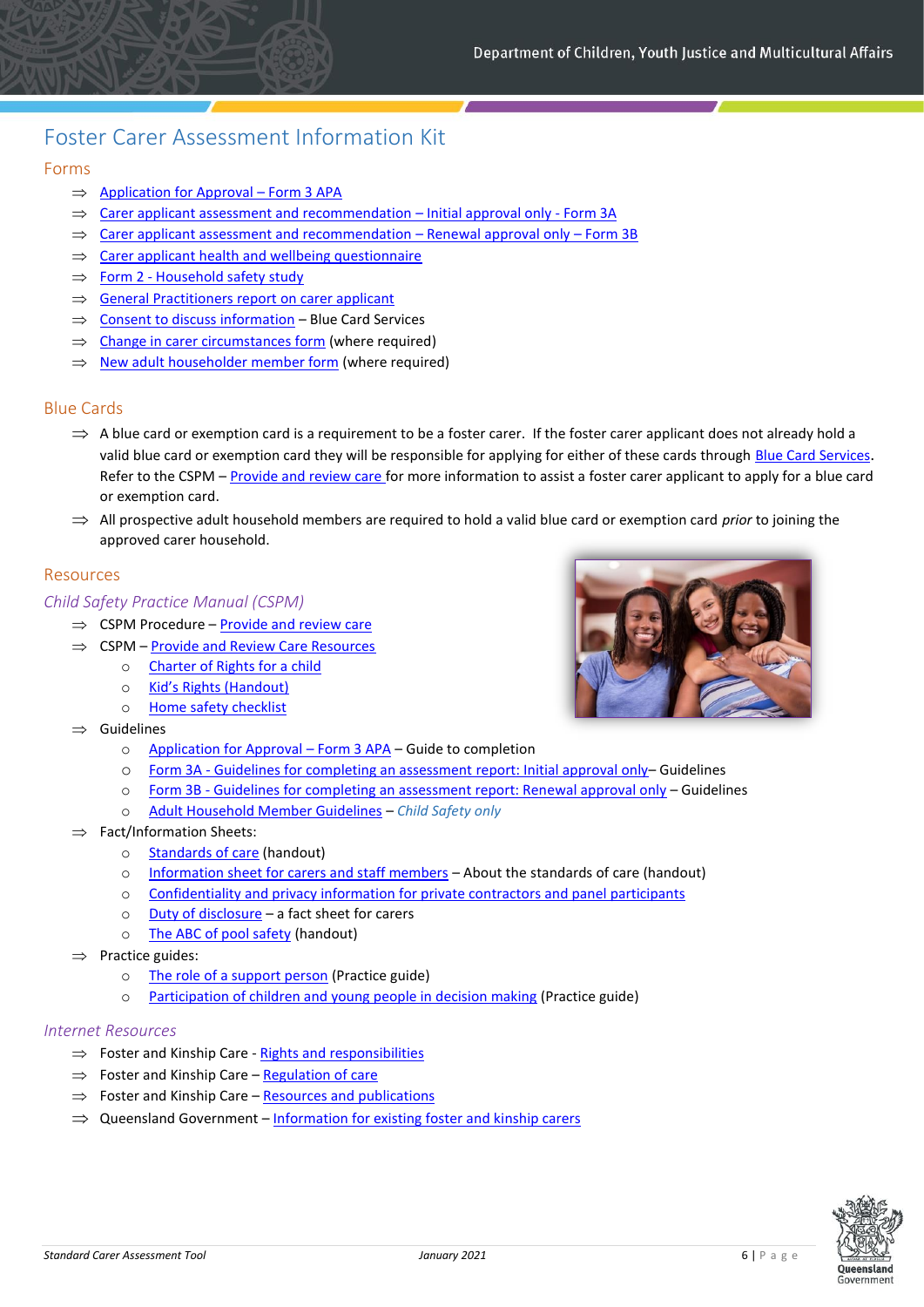## Aboriginal and Torres Strait Islander Carer Assessment Information Kit

#### Policies

 $\implies$  [Decisions about Aboriginal and Torres Strait Islander children and young people \(641-1\)](https://www.csyw.qld.gov.au/resources/dcsyw/child-family/protecting-children/decision-making-atsi-children-641.pdf)

#### Forms

Both Kinship Carer and Foster Carer applications have been included in this section, please utilise the relevant application for your assessment.

- $\implies$  [Application for Approval](https://cspm.csyw.qld.gov.au/resources/form/Application-for-Approval-Form-3-APA/95bb8a05-2e3b-411a-ae9a-3e06b8555b81)  Form 3 APA
- $\implies$  [Kinship Carer Initial Assessment Report](https://cspm.csyw.qld.gov.au/resources/template/Kinship-carer-initial-assessment-report/911e7df7-ca1b-4284-9869-e17119ada6cd)
- $\implies$  [Kinship Care Renewal Assessment Report](https://cspm.csyw.qld.gov.au/resources/template/Kinship-carer-renewal-assessment-report/cba61e65-ad85-41ad-b667-c649af419603)
- $\Rightarrow$  [Carer applicant assessment and recommendation](https://cspm.csyw.qld.gov.au/resources/template/Form-3A-Carer-applicant-assessment-and-recommendat/69498941-6b30-4971-820f-d8d365e2a409)  Initial approval only Form 3A
- $\Rightarrow$  [Carer applicant assessment and recommendation](https://cspm.csyw.qld.gov.au/resources/template/Form-3B-Carer-applicant-assessment-and-recommendat/bb3dc72c-0951-431a-b0d3-03347a181a46)  Renewal approval only Form 3B
- $\implies$  [Carer applicant health and wellbeing questionnaire](https://cspm.csyw.qld.gov.au/resources/form/Carer-Applicant-Health-Wellbeing-Questionnaire/82fcbddb-e2bc-4f48-be0d-c15061495486)
- $\Rightarrow$  Form 2 [Household safety study](https://cspm.csyw.qld.gov.au/resources/template/Form-2-Household-safety-study/1d499dcb-99af-480d-93bd-05d7c4443179)
- $\Rightarrow$  [General Practitioners report on carer applicant](https://www.csyw.qld.gov.au/resources/dcsyw/child-family/foster-kinship-care/gpreport.pdf)
- $\implies$  [Consent to discuss information](https://cspm.csyw.qld.gov.au/resources/template/Consent-to-discuss-information-form/ed51b5db-7d32-429a-95ff-53770c3e8d2c) Blue Card Services
- $\Rightarrow$  [Change in carer circumstances form](https://cspm.csyw.qld.gov.au/resources/form/Change-in-carer-circumstances/2b07c72d-3602-4b36-b3a5-2015d891fd41) (where required)
- $\Rightarrow$  [New adult householder member form](https://cspm.csyw.qld.gov.au/resources/form/New-adult-household-member/4f104c54-d9b6-42d3-adca-fbcccc13fbc7) (where required)

#### Blue Cards

- $\Rightarrow$  A blue card or exemption card is a requirement to be a foster or kinship carer. If the foster or kinship carer applicant does not already hold a valid blue card or exemption card they will be responsible for applying for either of these cards through [Blue Card Services](https://www.qld.gov.au/law/laws-regulated-industries-and-accountability/queensland-laws-and-regulations/regulated-industries-and-licensing/blue-card-services). Refer to the CSPM – [Provide and review care](https://cspm.csyw.qld.gov.au/procedures/provide-and-review-care) for more information to assist a foster or kinship carer applicant to apply for a blue card or exemption card.
- $\implies$  All prospective adult household members are required to hold a valid blue card or exemption card *prior* to joining the approved carer household.

#### Resources

#### *Child Safety Practice Manual (CSPM)*

- $\Rightarrow$  CSPM Procedure [Provide and review care](https://cspm.csyw.qld.gov.au/procedures/provide-and-review-care)
- $\Rightarrow$  CSPM [Provide and review care Resources](https://cspm.csyw.qld.gov.au/resources?procedures=35&page=1)
	- o [Charter of Rights for a child](https://www.csyw.qld.gov.au/child-family/foster-kinship-care/rights-responsibilities/charter-rights-child-care)
	- o [Kid's Rights \(Hando](https://cspm.csyw.qld.gov.au/resources/resource/Kid-s-rights/8aa8addc-ef83-4f52-9587-7c289e42c9be)ut)
	- o [Home safety checklist](https://static1.squarespace.com/static/5a70178a4c326d908fa4f3ed/t/5a81165d8165f5c700c2595b/1518409312211/KID0116-2016HomeSafetyChecklist_CMYK_4PP_WEB.pdf)
- $\Rightarrow$  Guidelines
	- o [Application for Approval](https://cspm.csyw.qld.gov.au/resources/resource/Application-for-approval-form-3-guide-to-completio/99af5c4d-fbf6-4af8-8c63-0ef0ad7b5c39)  Form 3 APA Guide to completion
	- o [Kinship Carer Initial Assessment Report Guidelines](https://cspm.csyw.qld.gov.au/resources/resource/Kinship-carer-initial-assessment-report-guidelines/a4bb27b9-6f8e-491f-9f1c-70ba0676d665)
	- o [Kinship Care Renewal Assessment Report Guidelines](https://cspm.csyw.qld.gov.au/resources/resource/Kinship-carer-renewal-assessment-report-guidelines/57ee0ad5-1729-47d5-b453-be108b95ec98)
	- o Form 3A [Guidelines for completing an assessment report: Initial approval only](https://cspm.csyw.qld.gov.au/resources/resource/Form-3A-Guidelines-for-completing-an-assessment-re/d34e5d82-6477-4bc6-8118-271bd3d3e289) Guidelines
	- o Form 3B [Guidelines for completing an assessment report: Renewal approval only](https://cspm.csyw.qld.gov.au/resources/resource/Form-3B-Guidelines-for-completing-an-assessment-re/40e1170d-0003-42b9-ba04-d99257ad5a1e) Guidelines
	- o [Adult Household Member Guidelines](https://cspm.csyw.qld.gov.au/resources/resource/Adult-household-member-guidelines/cf684d2d-f891-4b52-a407-68648b29306f) *Child Safety only*
- $\Rightarrow$  Fact/Information Sheets:
	- o [Standards of care](https://cspm.csyw.qld.gov.au/getattachment/d35fa478-3610-4ff6-89a6-397cc068498f/standards-care.pdf) (handout)
	- o [Information sheet for carers and staff members](https://cspm.csyw.qld.gov.au/getattachment/25ba167f-cdbd-47df-8c2d-bbc1cf60ed4b/info-sheet-carers-staff-members.pdf) About the standards of care (handout)
	- o [Confidentiality and privacy information for private contractors and panel participants](https://www.csyw.qld.gov.au/resources/dcsyw/child-family/foster-kinship-care/confidentiality-private-contractors-panel-participants.pdf)
	- o [Duty of disclosure](https://www.csyw.qld.gov.au/resources/dcsyw/child-family/foster-kinship-care/duty-disclosure-fact-sheet-for-carers.pdf) a fact sheet for carers
	- o [The ABC of pool safety](https://cspm.csyw.qld.gov.au/resources/resource/The-ABC-of-pool-safety/75051b3d-6376-4619-bb86-5611e6dfa1f3) (handout)
- $\Rightarrow$  Practice guides:
	- o [The role of a support person](https://cspm.csyw.qld.gov.au/getattachment/52e33fe3-bbef-4e5c-aeb6-1fabcabff02b/pg-role-support-person.pdf) (Practice guide)
	- o Participation [of children and young people in decision making](https://cspm.csyw.qld.gov.au/getattachment/9f9fcab1-f673-4f04-a4ed-5d91f8bb3a4e/pg-participation-children-yp-decision-making.pdf) (Practice guide)



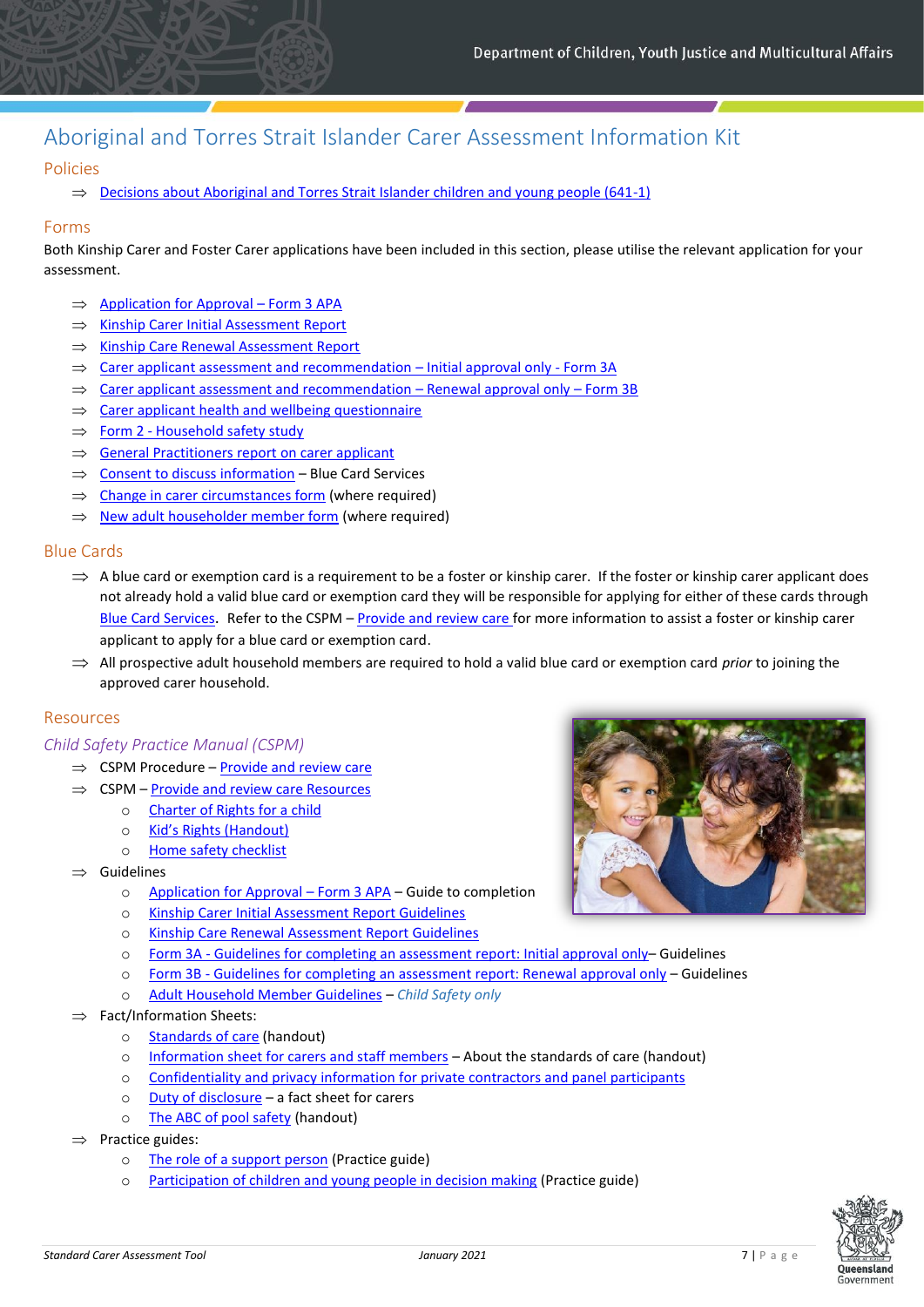- $\Rightarrow$  Practice Kits:
	- o [Working with Aboriginal and Torres Strait Islander people](https://cspm.csyw.qld.gov.au/practice-kits/care-arrangements/working-with-aboriginal-and-torres-strait-islander)
	- o [Safe care and connection](https://cspm.csyw.qld.gov.au/practice-kits/safe-care-and-connection) to inform culturally capable practice with Aboriginal and Torres Strait Islander children and families

- $\Rightarrow$  Foster and Kinship Care [Rights and responsibilities](https://www.csyw.qld.gov.au/child-family/foster-kinship-care/rights-responsibilities)
- $\Rightarrow$  Foster and Kinship Care [Regulation of care](https://www.csyw.qld.gov.au/child-family/foster-kinship-care/regulation-care)
- $\Rightarrow$  Foster and Kinship Care [Resources and publications](https://www.csyw.qld.gov.au/child-family/foster-kinship-care/resources-publications)
- <span id="page-7-0"></span> $\Rightarrow$  Queensland Government – [Information for existing foster](https://www.qld.gov.au/community/caring-child/foster-kinship-care/information-for-carers) and kinship carers



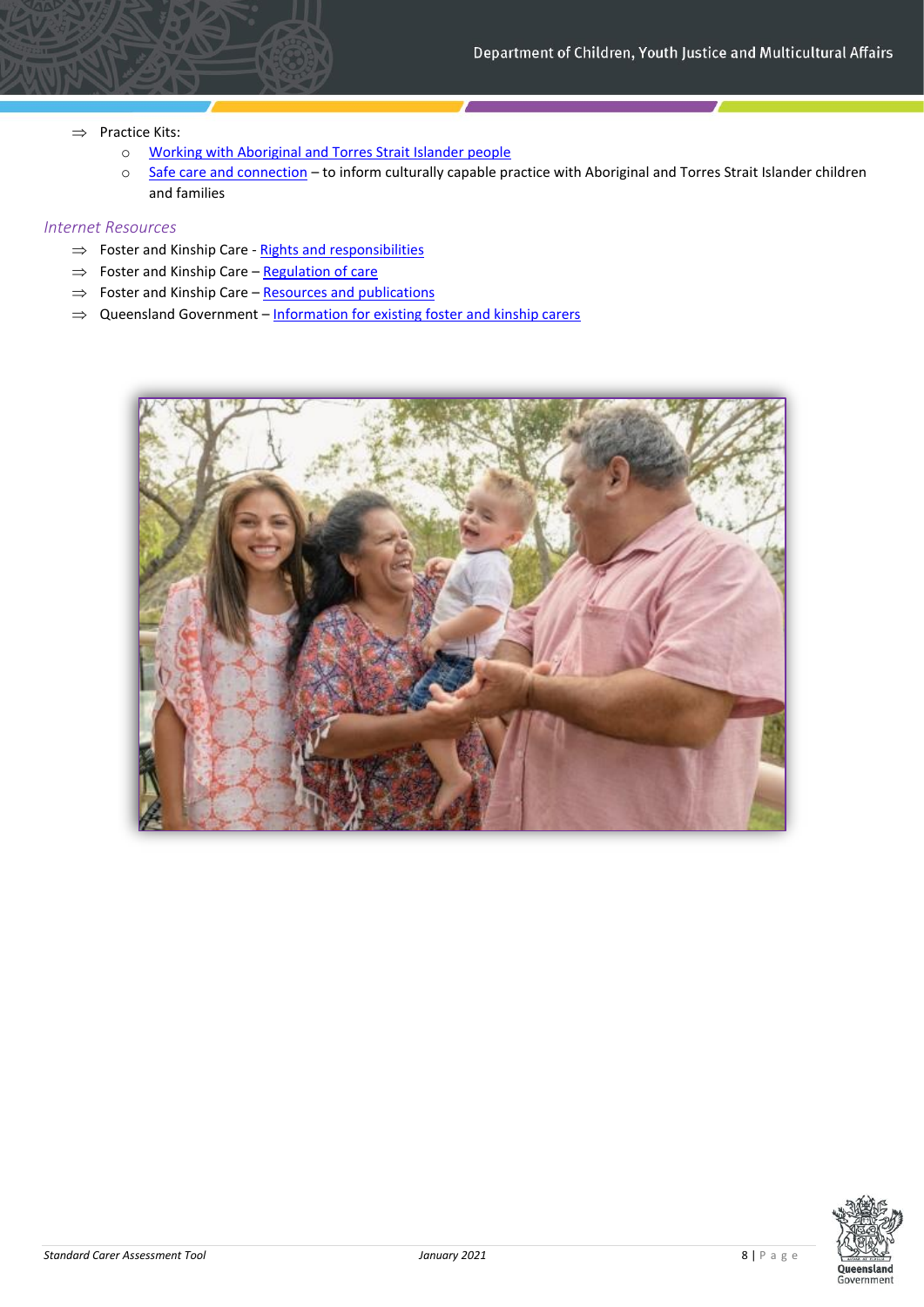# <span id="page-8-0"></span>Culturally and Linguistically Diverse (CALD) Carer Assessment Information Kit

#### Forms

Both Kinship Carer and Foster Carer applications have been included in this section, please utilise the relevant application for your assessment.

- $\implies$  [Application for Approval](https://cspm.csyw.qld.gov.au/resources/form/Application-for-Approval-Form-3-APA/95bb8a05-2e3b-411a-ae9a-3e06b8555b81)  Form 3 APA
- $\Rightarrow$  [Kinship Carer Initial Assessment Report](https://cspm.csyw.qld.gov.au/resources/template/Kinship-carer-initial-assessment-report/911e7df7-ca1b-4284-9869-e17119ada6cd)
- $\implies$  [Kinship Care Renewal Assessment Report](https://cspm.csyw.qld.gov.au/resources/template/Kinship-carer-renewal-assessment-report/cba61e65-ad85-41ad-b667-c649af419603)
- $\Rightarrow$  [Carer applicant assessment and recommendation](https://cspm.csyw.qld.gov.au/resources/template/Form-3A-Carer-applicant-assessment-and-recommendat/69498941-6b30-4971-820f-d8d365e2a409)  Initial approval only Form 3A
- $\Rightarrow$  [Carer applicant assessment and recommendation](https://cspm.csyw.qld.gov.au/resources/template/Form-3B-Carer-applicant-assessment-and-recommendat/bb3dc72c-0951-431a-b0d3-03347a181a46)  Renewal approval only Form 3B
- $\Rightarrow$  [Carer applicant health and wellbeing questionnaire](https://cspm.csyw.qld.gov.au/resources/form/Carer-Applicant-Health-Wellbeing-Questionnaire/82fcbddb-e2bc-4f48-be0d-c15061495486)
- $\Rightarrow$  Form 2 [Household safety study](https://cspm.csyw.qld.gov.au/resources/template/Form-2-Household-safety-study/1d499dcb-99af-480d-93bd-05d7c4443179)
- $\Rightarrow$  [General Practitioners report on carer applicant](https://www.csyw.qld.gov.au/resources/dcsyw/child-family/foster-kinship-care/gpreport.pdf)
- $\implies$  [Consent to discuss information](https://cspm.csyw.qld.gov.au/resources/template/Consent-to-discuss-information-form/ed51b5db-7d32-429a-95ff-53770c3e8d2c) Blue Card Services
- $\Rightarrow$  [Change in carer circumstances form](https://cspm.csyw.qld.gov.au/resources/form/Change-in-carer-circumstances/2b07c72d-3602-4b36-b3a5-2015d891fd41) (where required)
- $\Rightarrow$  [New adult householder member form](https://cspm.csyw.qld.gov.au/resources/form/New-adult-household-member/4f104c54-d9b6-42d3-adca-fbcccc13fbc7) (where required)

#### Blue Cards

- $\Rightarrow$  A blue card or exemption card is a requirement to be a foster or kinship carer. If the foster or kinship carer applicant does not already hold a valid blue card or exemption card they will be responsible for applying for either of these cards through [Blue Card Services](https://www.qld.gov.au/law/laws-regulated-industries-and-accountability/queensland-laws-and-regulations/regulated-industries-and-licensing/blue-card-services). Refer to the CSPM – [Provide and review care](https://cspm.csyw.qld.gov.au/procedures/provide-and-review-care) for more information to assist a foster or kinship carer applicant to apply for a blue card or exemption card.
- $\implies$  All prospective adult household members are required to hold a valid blue card or exemption card *prior* to joining the approved carer household.

#### Resources

#### *Child Safety Practice Manual (CSPM)*

- $\Rightarrow$  CSPM Procedure [Provide and Review Care](https://cspm.csyw.qld.gov.au/procedures/provide-and-review-care)
- $\Rightarrow$  CSPM [Provide and review care Resources](https://cspm.csyw.qld.gov.au/resources?procedures=35&page=1)
	- o [Charter of Rights for a child](https://www.csyw.qld.gov.au/child-family/foster-kinship-care/rights-responsibilities/charter-rights-child-care)
	- o [Kid's Rights \(Handout\)](https://cspm.csyw.qld.gov.au/resources/resource/Kid-s-rights/8aa8addc-ef83-4f52-9587-7c289e42c9be)
	- o [Home safety checklist](https://static1.squarespace.com/static/5a70178a4c326d908fa4f3ed/t/5a81165d8165f5c700c2595b/1518409312211/KID0116-2016HomeSafetyChecklist_CMYK_4PP_WEB.pdf)
- $\Rightarrow$  Guidelines
	- o [Application for Approval](https://cspm.csyw.qld.gov.au/resources/resource/Application-for-approval-form-3-guide-to-completio/99af5c4d-fbf6-4af8-8c63-0ef0ad7b5c39)  Form 3 APA Guide to completion
	- o [Kinship Carer Initial Assessment Report Guidelines](https://cspm.csyw.qld.gov.au/resources/resource/Kinship-carer-initial-assessment-report-guidelines/a4bb27b9-6f8e-491f-9f1c-70ba0676d665)
	- o [Kinship Care Renewal Assessment Report Guidelines](https://cspm.csyw.qld.gov.au/resources/resource/Kinship-carer-renewal-assessment-report-guidelines/57ee0ad5-1729-47d5-b453-be108b95ec98)
	- o Form 3A [Guidelines for completing an assessment report: Initial approval only](https://cspm.csyw.qld.gov.au/resources/resource/Form-3A-Guidelines-for-completing-an-assessment-re/d34e5d82-6477-4bc6-8118-271bd3d3e289)-Guidelines
	- o Form 3B [Guidelines for completing an assessment report: Renewal approval only](https://cspm.csyw.qld.gov.au/resources/resource/Form-3B-Guidelines-for-completing-an-assessment-re/40e1170d-0003-42b9-ba04-d99257ad5a1e) Guidelines
	- o [Adult Household Member Guidelines](https://cspm.csyw.qld.gov.au/resources/resource/Adult-household-member-guidelines/cf684d2d-f891-4b52-a407-68648b29306f) *Child Safety only*
- $\Rightarrow$  Fact/Information Sheets:
	- o [Standards of Care](https://cspm.csyw.qld.gov.au/getattachment/d35fa478-3610-4ff6-89a6-397cc068498f/standards-care.pdf) (handout)
	- o [Information sheet for carers and staff members](https://cspm.csyw.qld.gov.au/getattachment/25ba167f-cdbd-47df-8c2d-bbc1cf60ed4b/info-sheet-carers-staff-members.pdf) About the standards of care (handout)
	- o [Confidentiality and privacy information](https://www.csyw.qld.gov.au/resources/dcsyw/child-family/foster-kinship-care/confidentiality-private-contractors-panel-participants.pdf) for private contractors and panel participants
	- o [Duty of disclosure](https://www.csyw.qld.gov.au/resources/dcsyw/child-family/foster-kinship-care/duty-disclosure-fact-sheet-for-carers.pdf) a fact sheet for carers
	- o [The ABC of pool safety](https://cspm.csyw.qld.gov.au/resources/resource/The-ABC-of-pool-safety/75051b3d-6376-4619-bb86-5611e6dfa1f3) (handout)
- $\Rightarrow$  Practice guides:
	- o [The role of a support person](https://cspm.csyw.qld.gov.au/getattachment/52e33fe3-bbef-4e5c-aeb6-1fabcabff02b/pg-role-support-person.pdf) (Practice guide)
	- o [Participation of children and young people in decision making](https://cspm.csyw.qld.gov.au/getattachment/9f9fcab1-f673-4f04-a4ed-5d91f8bb3a4e/pg-participation-children-yp-decision-making.pdf) (Practice guide)
- $\Rightarrow$  Practice Kits:
	- o [Care arrangements](https://cspm.csyw.qld.gov.au/practice-kits/care-arrangements) Working with and across difference in care arrangements



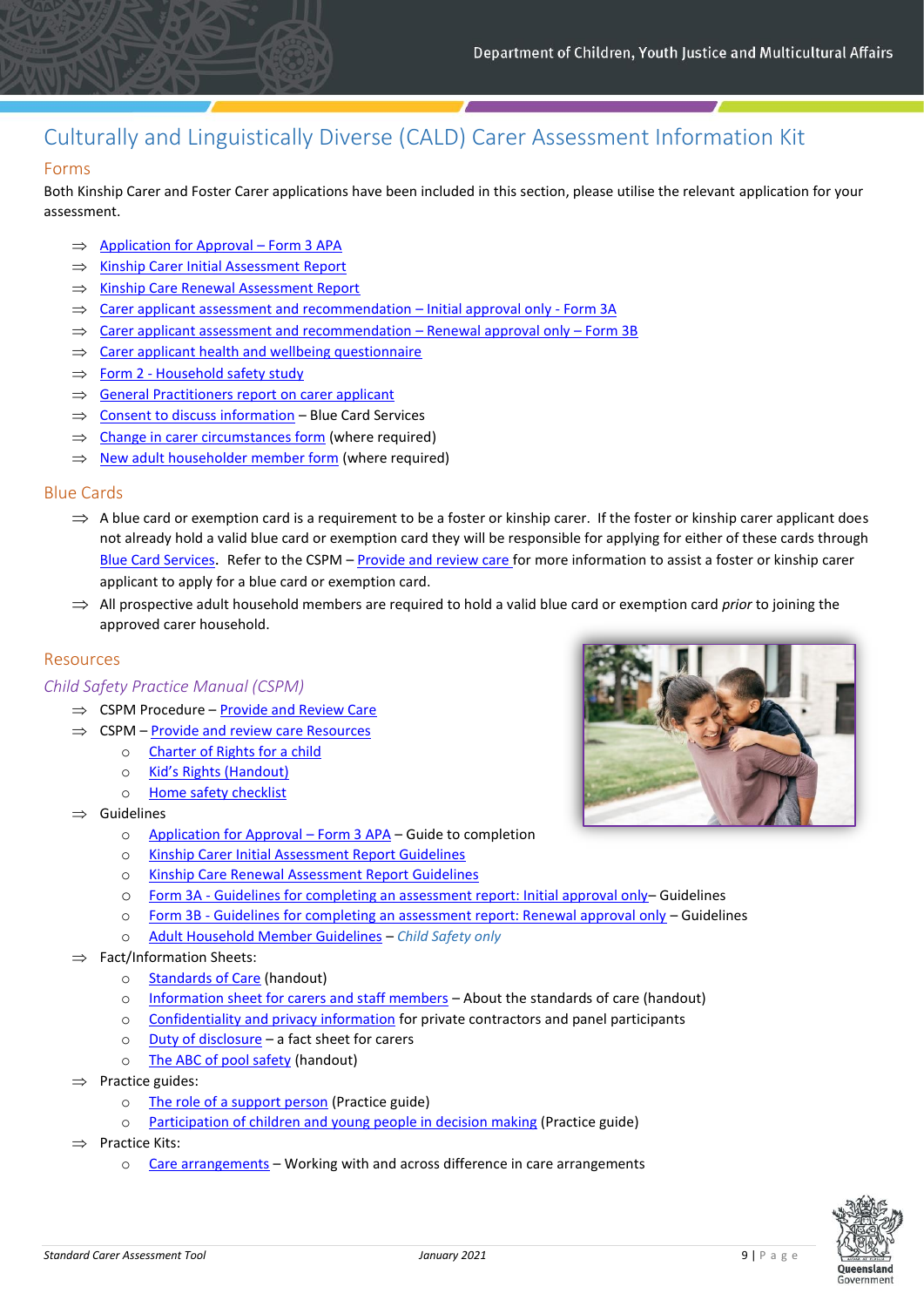- $\Rightarrow$  Foster and Kinship Care [Rights and responsibilities](https://www.csyw.qld.gov.au/child-family/foster-kinship-care/rights-responsibilities)
- $\Rightarrow$  Foster and Kinship Care [Regulation of care](https://www.csyw.qld.gov.au/child-family/foster-kinship-care/regulation-care)
- $\Rightarrow$  Foster and Kinship Care [Resources and publications](https://www.csyw.qld.gov.au/child-family/foster-kinship-care/resources-publications)
- <span id="page-9-0"></span> $\Rightarrow$  Queensland Government – [Information for existing foster and kinship carers](https://www.qld.gov.au/community/caring-child/foster-kinship-care/information-for-carers)